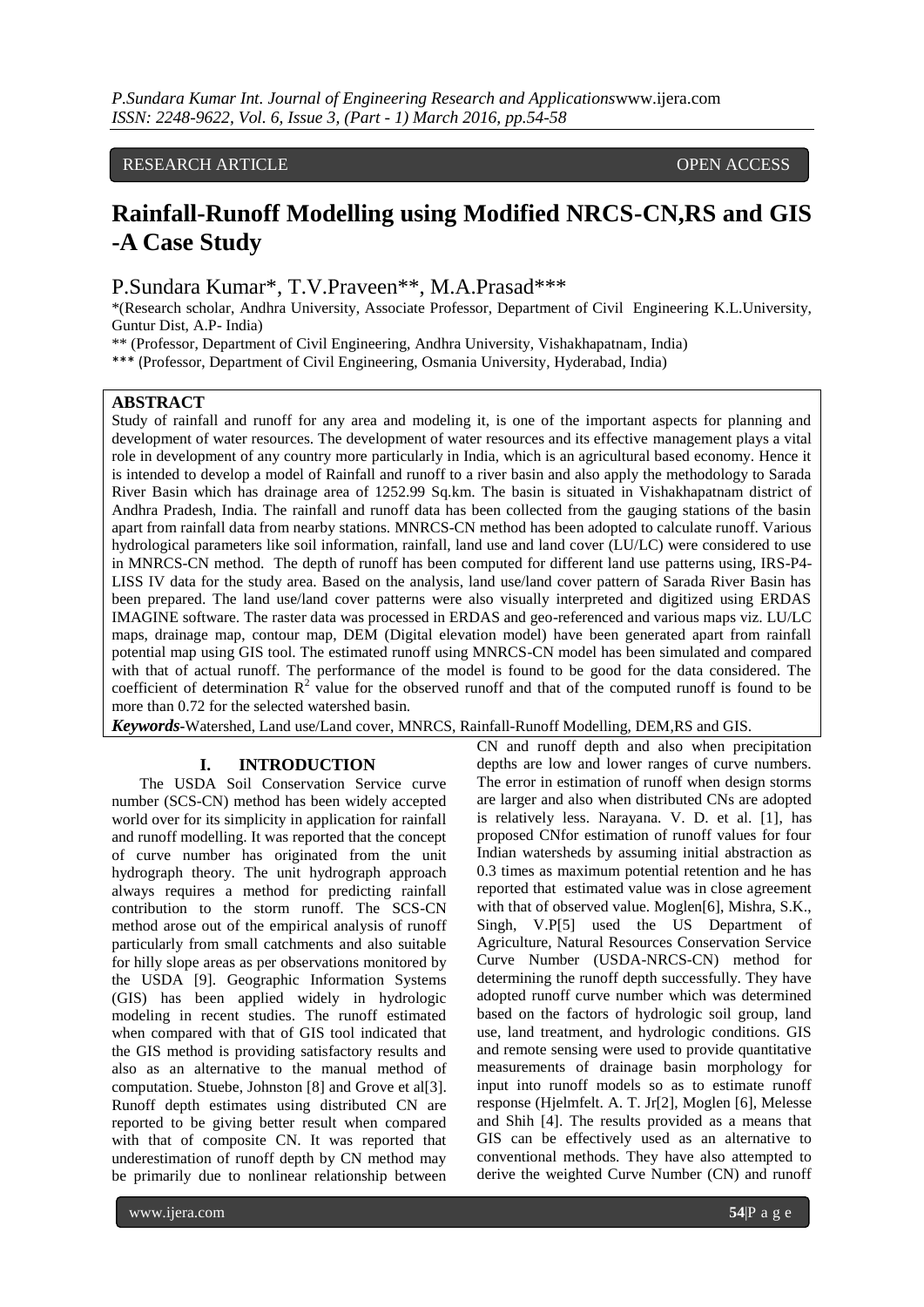for the watershed. Their study concluded that by adopting an integrated approach of RS, GIS and SCS model it is possible to make management plans for usage and development of water resources. Mishra and Singh modified the existing NRCS-CN method by taking 0.5(P-Ia) in place of (P-Ia). The existing NRCS-CN method and the proposed modifications were compared and the modified version was found to be more accurate than the existing NRCS-CN method. The objectives of the present study are to calculate daily runoff using NRCS and MNRCS-CN and also to create runoff potential map for Sarada River Basin using GIS. It is also intended to develop land use and land cover map for the area using RS and GIS Arc Info-software.

## **II. STUDY AREA**

Considering the availability of meteorological, hydrological, soil and other data, the present study has been undertaken on Sarada River Basin. This site is located in Vishakhapatnam district of Andhra Pradesh state in India. The Sarada River Basin is located within 82013'0" E & 83005'0" longitude and 170 25' 0" & 180 17' 0" N and latitude. The total area of the study basin is around 1252.99 km2. This river basin forms a part of Survey of India (SOI) sheets Nos. 65 O/1, 2, 3 and 6 and 65 K/13, 14 and 15 the scale of 1:50000. The Index map of the study area is shown in Fig. 1. After the reconnaissance survey, the watersheds were delineated on the basis of drainage line, land slope and outlet point. Furthermore, on the basis of drainage channels and land topography, the river basin is subdivided into five sub basin Viz., K.Kotapadu, Madugula, Chodavaram, Kasimkota and Anakapalli.



Fig.1: Index Map of the Study Area

#### **III. MATERIALS AND METHODS Soil Conservation Service Curve Number (SCS-CN) Method**

Soil Conservation Service method is one of the widely used techniques for estimating direct runoff depths from storm rainfall developed by United States Department of Agriculture (USDA) Soil

Conservation Service's (SCS), now is referred as Natural Resources Conservation Service, (NRCS) Curve Number (CN) method. The U.S. SCS agency has studied on number of watersheds of varying in size; land use and land cover and the following relationships as given in equation 1 as per Soil Conservation Service [7].

$$
Q = \frac{(P - I_a)^2}{P - I_a + S}
$$
 (1)

Where, Q is the direct runoff (mm), P is the depth of rainfall (mm), Iais the initial subtraction (mm) andS is the retention parameter (mm).

The initial abstraction (Ia) mainly includes interception, infiltration, and surface storage, which occurs before runoff begins. By using rainfall and runoff data from small experimental watersheds, the following relationship was developed US. Soil Conservation Service [7].

$$
I_a = \lambda S \tag{2}
$$

where, Iais Initial abstraction (mm), S is Potential maximum retention or infiltration (mm)

λ is a coefficient which indicates the amount of storage available in the soil. It is a function of antecedent moisture condition.

Substituting Equation 2 in Equation 1 yields the following relationship

$$
Q = \frac{(P - 0.2S)^2}{P + 0.8S} \quad \text{(for } P > 0.2 \tag{3}
$$

where  $Q = 0$  for  $P \leq 0.2S$ 

The potential maximum retention storage S of watershed is related to a CN, which is a function of land use, land treatments, soil type and antecedent moisture condition of watershed. The CN is dimensionless and its value varies from 0 to 100. The S-value in mm can be obtained from CN by using the equation 4.

$$
S = \frac{25400}{CN} - 254\tag{4}
$$

where, CN is the curve number which depends upon land use, hydrologic soil group. Narayana [1] recommended λ equal to 0.3 for most of the regions in India except for the regions having black soils where  $\lambda$  is 0.1.

#### **Modification of NRCS-CN Method**

Estimation of Runoff using MNRCS-CN relationship developed by Mishra and Singh [5]  $\Omega$ 

$$
\frac{Q}{P} = \frac{P}{S + \frac{1}{2}P}
$$
\n(5)

In general, Equation  $(5)$  can be written as

$$
\frac{Q}{P} = \frac{P}{S + aP} \tag{6}
$$

where 'a' is a coefficient replacing  $\frac{1}{2}$  in Equation (5)

# **Land Use/ Land Cover Classification**

Indian Remote Sensing satellite digital image file of year 2010 (Date of pass: 14th February) has been collected. These images were rectified and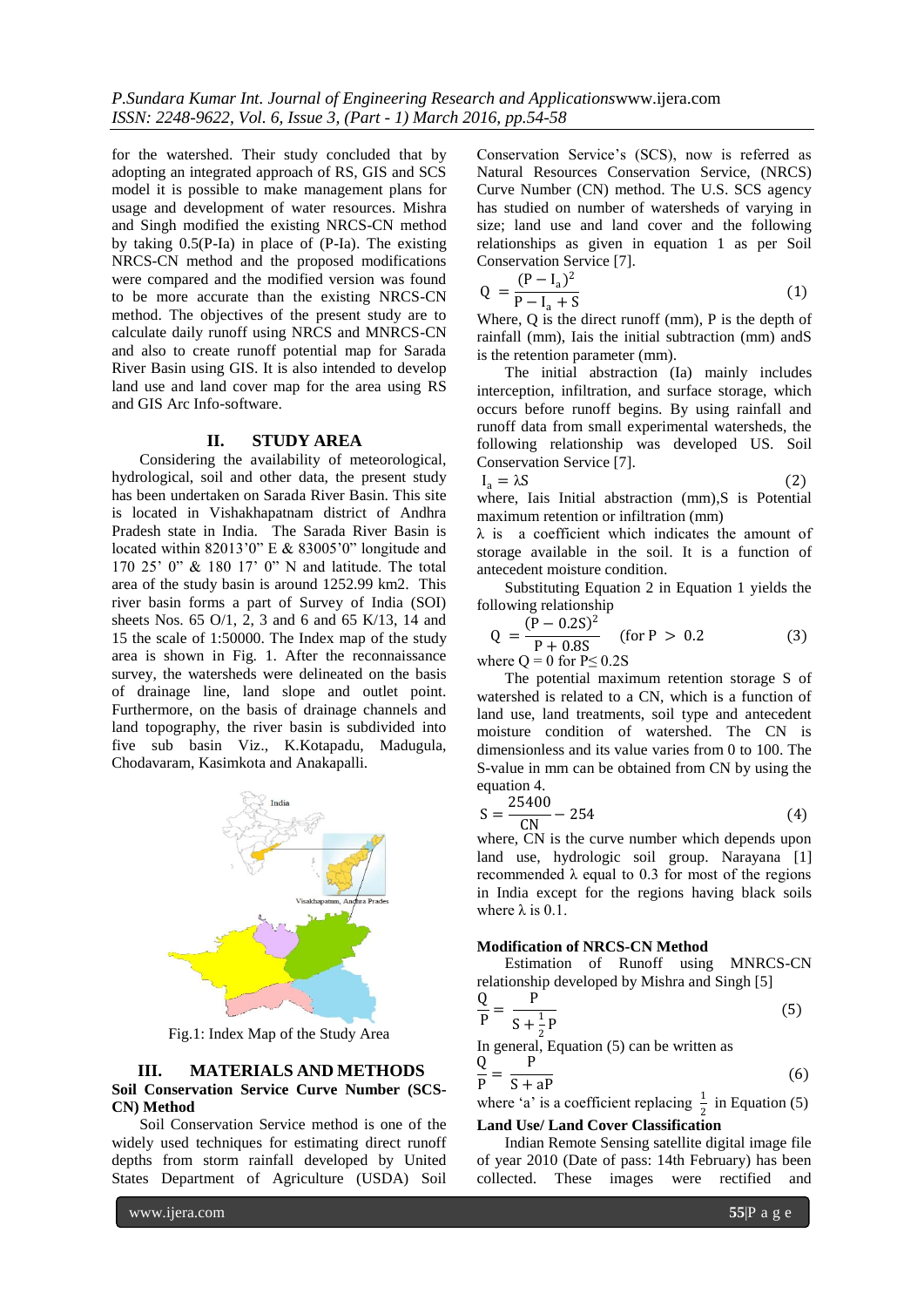geometrically corrected with respect to rectified topo sheet. The classified images of Sarada River Basin are presented in Fig.2. The Sarada River Basin comprises of eight different types of LU/LC. However, the major land use is agriculture (64.72%) followed by Plantation (19.44%). Other LU/LCs comprising of water bodies, barren land, reserve forest, hilly areas, aquaculture and settlement account for about 16% of the total area of the watershed. The basin has 5.51 % barren land, 4.55 % hilly areas, 1.58% reserved forest, 0.82 % water tanks and aquaculture is also present in that area (0.26 %). In Sarada river basin 3.12 % area is covered by settlement.

#### **Spatial and Temporal Variation in Rainfall**

Daily rainfall data has been collected from six rain gauge stations of Sarada river basin for a period of 2001-2010. Graphically these data were represented as plots of magnitude vs chronological time in the form of a bar diagram as shown in Fig.3.



Fig.2: LU/ LC Classification

It was observed from the Fig. 3, that rainfall varies with respect to space and time in the Sarada River Basin to an extent of 800 mm to 1100 mm per year. Based on the data analysis of rainfalls time period in the area and which has provided the information of average annual rainfall of that time period, information of wet years, dry years and normal years have been classified. The years which were above than average annual rainfall can be classified as wet years. 25% departure from the average annual rainfall was also calculated and presented as another bar diagram, as horizontal line shown in Figure 3. The years which were below than 25% departure from the average annual rainfall are classified under dry years. The years which were in between average annual rainfall and 25% departure from the average annual rainfall were classified as normal years. Based on the analysis of rainfalls (2001-2010) in the study area, the year 2010 was characterized as the 'wet year' because all the six station has a rainfall above than average annual rainfall, the year 2009 as the 'dry year' because the rainfall at most of the station was below 25% departure from the average annual rainfall and the year 2004 as the 'normal year' because rainfall at five stations were more than average annual rainfall, only one station has rainfall less than average annual

rainfall but more than 25% departure from the average annual rainfall. All other years have been classified as below normal since all the gauging stations were not contributing completely for the annual rain fall values.

#### **Estimation of Mean Rainfall over the Basin**

The daily rainfall data for raining months of the year was used to estimate daily runoff. The 10 years (2001-2010) daily rainfall data of five rain gauge stations have been utilized to estimate runoff. The rain gauge represent only point sampling of the areal distribution of rainfall but rainfall over the catchment is never uniform.Therefore to identify which rain gauge stations contribute to mean annual rainfall over the entire Sarada River Basin, Theissen polygon method was used.



Fig.3: Annual Rainfall at Five Rain Gauge Stations of Sarada River Basin

The Arc-GIS software has been used to develop polygons and to calculate the area of polygons for better accuracy. The Theissen weightage for each rain-gauge station was calculated and used to calculate mean areal rainfall over the area. The statistic of Theissen polygon of Sarada River Basin is presented in Table 2, it was observed that K.Kotapadu rain-gauge station has most influence in the basin followed by Chodavaram. The rain-gauge station Kotapadu has least influence in the basin. Theissen polygon map of Sarada river basin is shown in Fig. 4.



Fig. 4: Theissen polygon for the study area

| Table 2: Theissen polygon statistics |                      |               |                  |  |  |
|--------------------------------------|----------------------|---------------|------------------|--|--|
| S. No.                               | <b>Stations Name</b> | Area - $Km^2$ | Weightage Factor |  |  |
|                                      | Chodavaram           | 346.6         | 0.276            |  |  |
|                                      | Madugula             | 88.54         | 0.07             |  |  |
| 3                                    | K.Kotapadu           | 379.1         | 0.302            |  |  |
|                                      | Anakapalli           | 243.24        | 0.194            |  |  |
|                                      | Kasimkota            | 195.51        | 0.156            |  |  |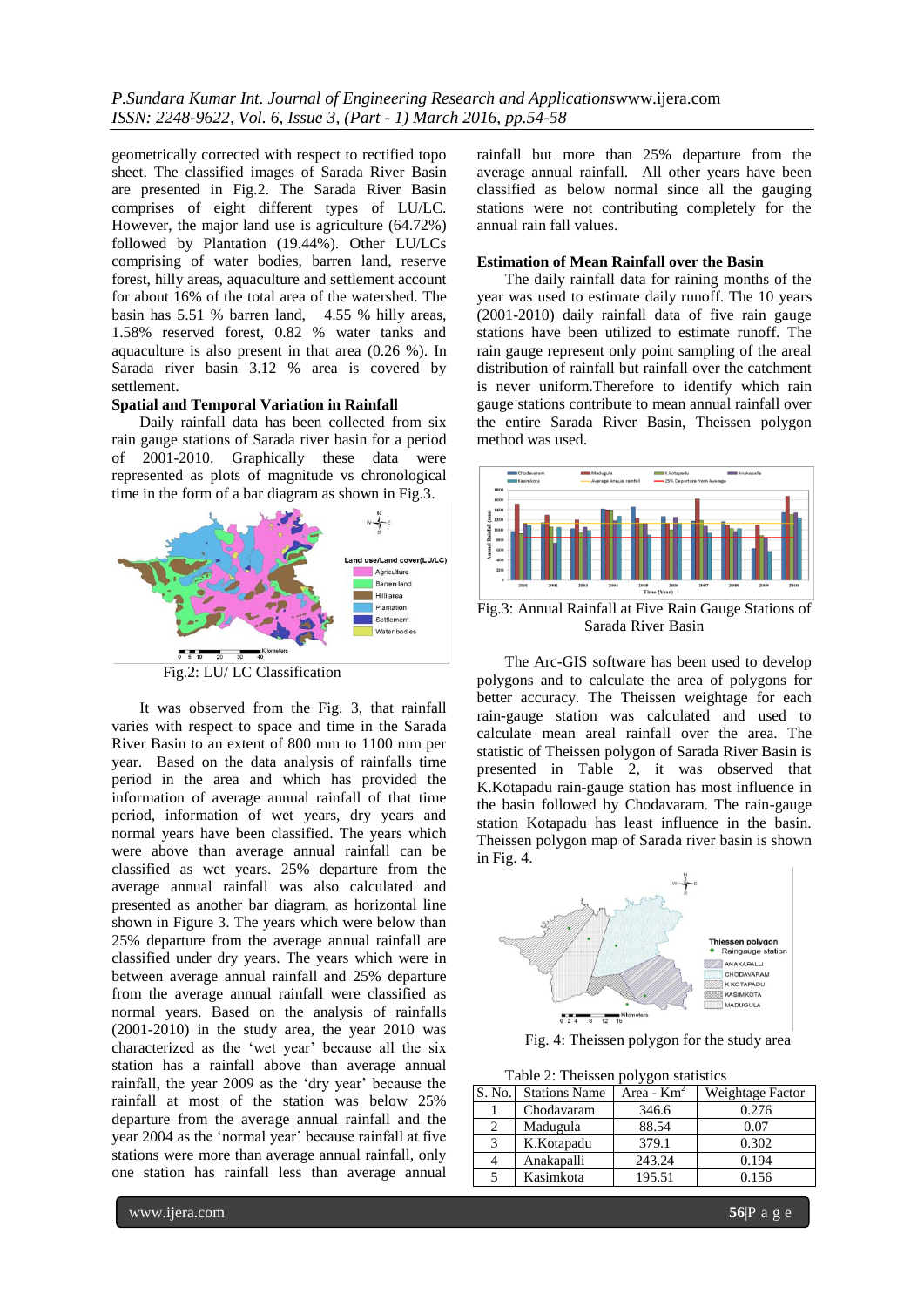*P.Sundara Kumar Int. Journal of Engineering Research and Applications*www.ijera.com *ISSN: 2248-9622, Vol. 6, Issue 3, (Part - 1) March 2016, pp.54-58*

#### **Curve Number Map**

Curve number is one of the major governing factors that predominantly affect the runoff amount that flows over the land after satisfying all losses. Although the curve number itself having no physical meaning but it plays an important role in defining hydrological response of catchment. Zero curve number describes the hydrological response only with infiltration. All the rainfall water will infiltrate to become subsurface flow. When the Curve Number is 100 it describes the hydrological responses with no infiltration. All the rainfall water will flow as surface flow as soil is in saturation limit that happens in continuous rainfall events. As soon as CN has increased, the runoff from that watershed will also increase. The CN is derived from Land use/Land cover classification and hydrological soil group, the land use coverage and soil coverage were merged using Arc-GIS software. Using Arc-GIS software total of 78 polygons has been developed. All these polygons were having a particular land use and hydrologic soil group and then curve numbers were assigned to these polygons. Thus a curve number coverage has been generated such that different polygons will have different curve number values. The pictorial presentation of CN for different areas is presented in spatial distribution of Curve Number for Sarada River Basin is presented Fig.5.



## **Distributed CN Technique**

The distributed CN technique has been used to estimate runoff for Sarada River Basin. The initial abstraction (Ia) of 0.3S was used, where S is the maximum potential retention. The CN value for each polygon was used to calculate maximum potential retention S for each polygon by using Equation 4. Then runoff of each polygon was estimated with the help of Equation 1. Therefore, runoff for 78 polygons were estimated for each day rainfall and then summed up to get the total daily runoff from the Sarada River Basin. The daily runoff of all raining months is estimated for 10 year period using daily rainfall data of these months. The runoff potential map derived is shown in Fig.6.



#### **Model Performance and Analysis**

To achieve the stated objectives, daily precipitation and runoff data for a period of ten years, soil data, topographic maps and satellite imagery data have been collected for the study area. ERDAS IMAGINE 8.5 and Arc-GIS 9.2 software packages were used for analyzing the data. The Survey of India topo sheets covering the study area were scanned, rectified and digitized for elevation contours, drainage network, and prominent land cover using Arc-GIS software. The IRS satellite images for the year 2010 was classified using supervised classification (after several ground truth verifications) with maximum likelihood classification algorithm in ERDAS IMAGINE software.

#### **Data analysis**

The selected basin performance has been evaluated with three performance measures to evaluate the model performance. The performance measures are Nash-Sutcliffe coefficient efficiency  $(E_{NS})$ , root mean square error (RMSE) and coefficient of determination  $(R^2)$ .

(i) Nash-Sutcliffe coefficient efficiency  $(E_{NS})$ : It is expressed as

$$
E_{NS} = 1 - \frac{\sum_{i=1}^{n} (o_i - p_i)^2}{\sum_{i=1}^{n} (o_i - \overline{o}_i)^2} \times 100
$$
 (7)

where, oi and pi are the observed and predicted value, $\overline{o}_i$  is the mean of the observed flow; n is the number of data points. The value of ENS varies between  $-\infty$  to 1. The closer the value is to 1, the better the model performance.

(ii) Root mean square error (RMSE): It is expressed as

RMSE = 
$$
\sqrt{\frac{1}{n} \sum_{i=1}^{n} (o_i - p_i)^2}
$$
 (8)

(iii) Coefficient of determination: It is expressed as

$$
R^{2} = \left[ \frac{\sum_{i=0}^{n} (o_{i} - \overline{o}_{i})(p_{i} - \overline{p}_{i})}{\sqrt{\sum (o_{i} - \overline{o}_{i})^{2}} \sum_{i=0}^{n} (p_{i} - p_{i})^{2}} \right]^{2}
$$
(9)

where oi is the observed value,  $\bar{o}_i$  is the mean of the observed runoff values, pi is the estimated runoff value,  $\bar{p}_i$  is the mean of the estimated runoff values.